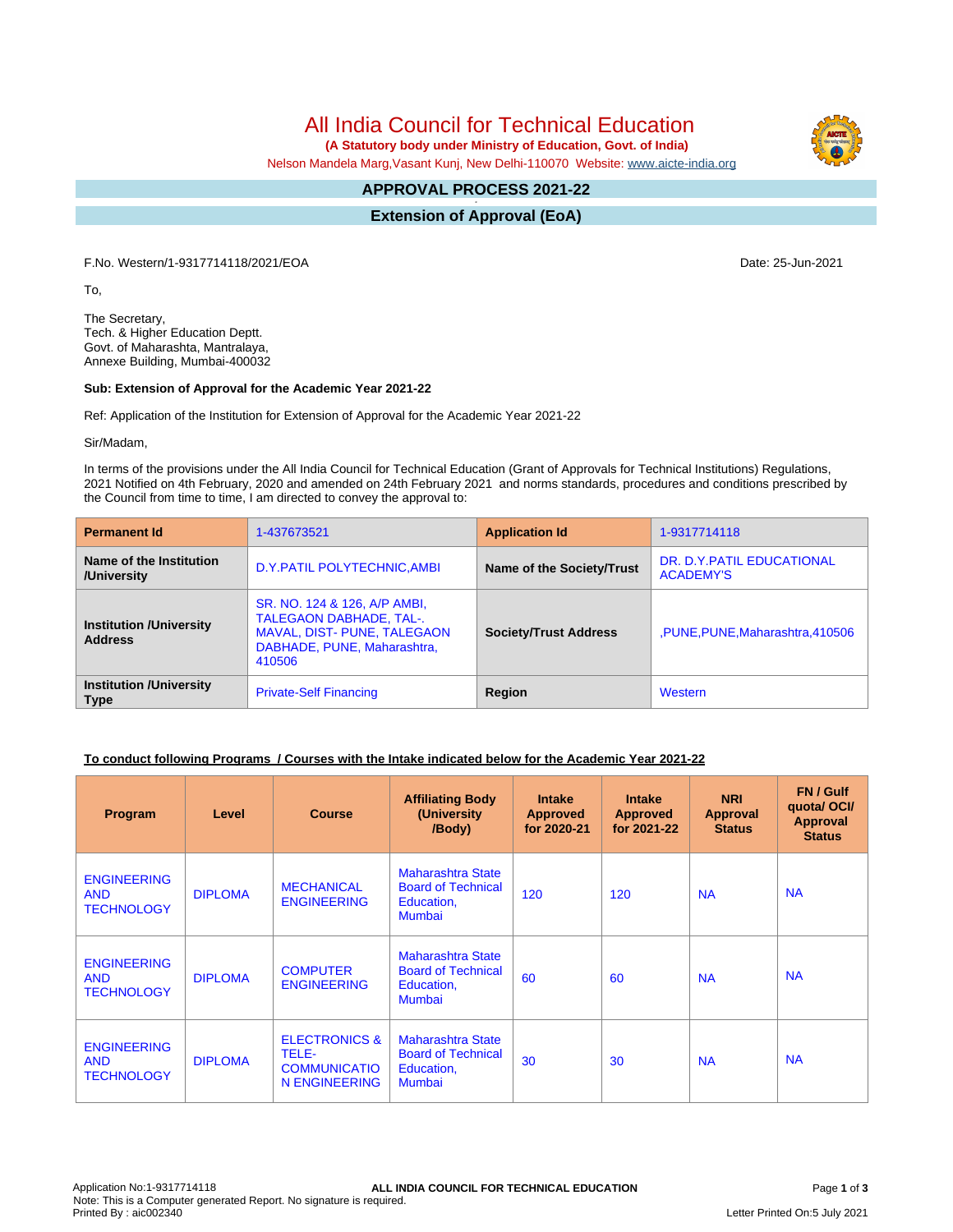| <b>ENGINEERING</b><br><b>AND</b><br><b>TECHNOLOGY</b> | <b>DIPLOMA</b> | <b>CIVIL</b><br><b>ENGINEERING</b>      | <b>Maharashtra State</b><br><b>Board of Technical</b><br>Education,<br><b>Mumbai</b> | 60 | 60 | <b>NA</b> | <b>NA</b> |
|-------------------------------------------------------|----------------|-----------------------------------------|--------------------------------------------------------------------------------------|----|----|-----------|-----------|
| <b>ENGINEERING</b><br><b>AND</b><br><b>TECHNOLOGY</b> | <b>DIPLOMA</b> | <b>AUTOMOBILE</b><br><b>ENGINEERING</b> | <b>Maharashtra State</b><br><b>Board of Technical</b><br>Education,<br><b>Mumbai</b> | 60 | 60 | <b>NA</b> | <b>NA</b> |

## **It is mandatory to comply with all the essential requirements as given in APH 2021-22 (Appendix 6)**

# **Important Instructions**

- 1. The State Government/ UT/ Directorate of Technical Education/ Directorate of Medical Education shall ensure that 10% of reservation for Economically Weaker Section (EWS) as per the reservation policy for admission, operational from the Academic year 2019-20 is implemented without affecting the reservation percentages of SC/ ST/ OBC/ General. However, this would not be applicable in the case of Minority Institutions referred to the Clause (1) of Article 30 of Constitution of India. Such Institution shall be permitted to increase in annual permitted strength over a maximum period of two years.
- 2. The Institution offering courses earlier in the Regular Shift, First Shift, Second Shift/Part Time now amalgamated as total intake shall have to fulfil all facilities such as Infrastructure, Faculty and other requirements as per the norms specified in the Approval Process Handbook 2021-22 for the Total Approved Intake. Further, the Institutions Deemed to be Universities/ Institutions having Accreditation/ Autonomy status shall have to maintain the Faculty: Student ratio as specified in the Approval Process Handbook.
- 3. Strict compliance of Anti-Ragging Regulation, Establishment of Committee for SC/ ST, Establishment of Internal Complaint Committee (ICC), Establishment of Online Grievance Redressal Mechanism, Barrier Free Built Environment for disabled and elderly persons, Fire and Safety Certificate should be maintained as per the provisions made in Approval Process Handbook and AICTE Regulation notified from time to time.
- 4. In case of any differences in content in this Computer generated Extension of Approval Letter, the content/information as approved by the Executive Council / General Council as available on the record of AICTE shall be final and binding.

**Prof.Rajive Kumar Member Secretary, AICTE**

Copy \*\* to:

- **1. The Director of Technical Education\*\*, Maharashtra**
- **2. The Principal / Director,** D.Y.PATIL POLYTECHNIC,AMBI Sr. No. 124 & 126, A/P Ambi, Talegaon Dabhade, Tal-. Maval, Dist- Pune, Talegaon Dabhade,Pune, Maharashtra,410506
- **3. The Secretary / Chairman,**

PUNE,PUNE Maharashtra,410506

**4. The Regional Officer,**